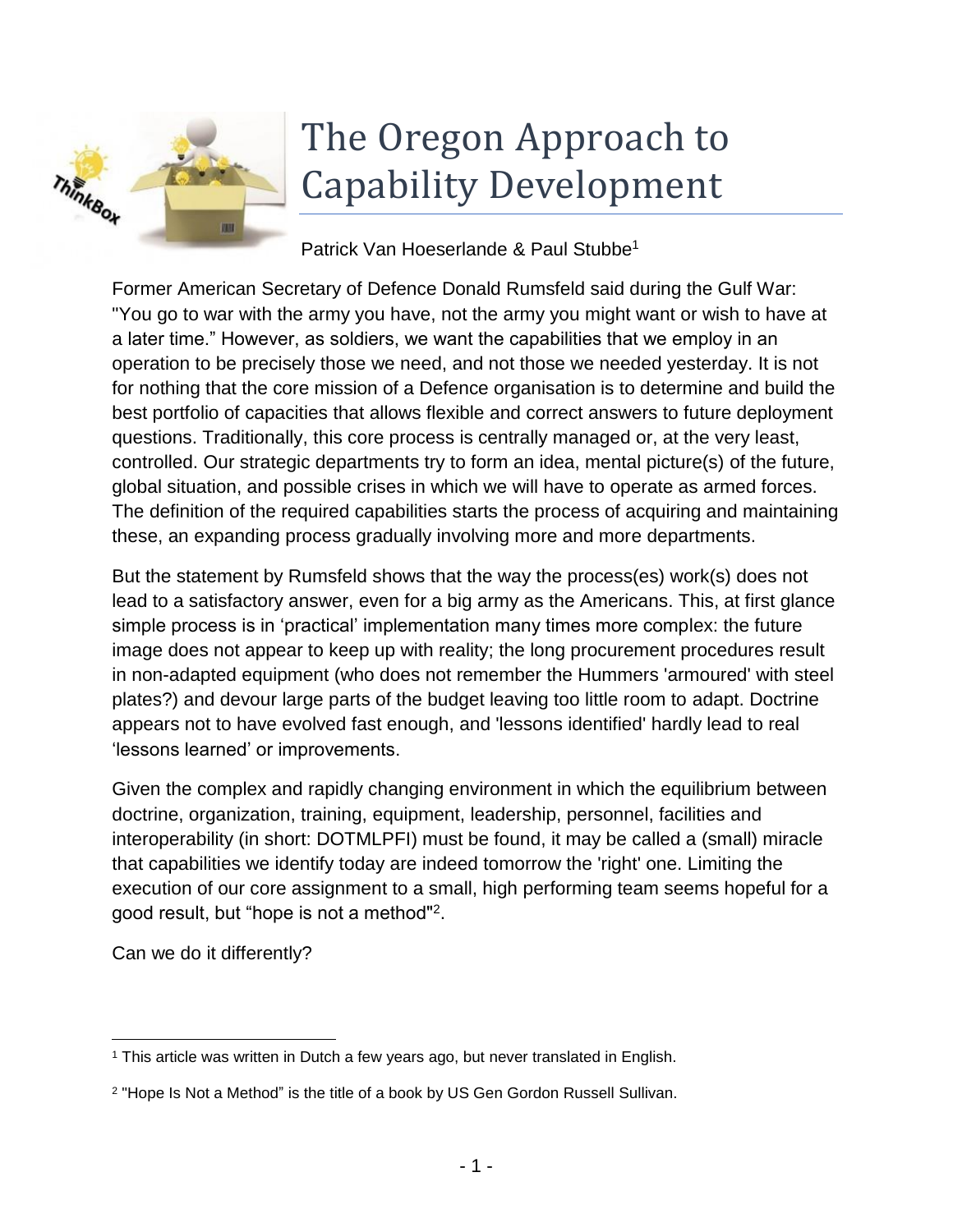It is easy to expose the errors of an approach but formulating a counter proposal is a greater challenge. Albert Einstein nicely summarized it with "Insanity: doing the same thing over and over again and expecting different results." We cannot continue to work with the existing system and expect a better result; we need to walk another path to get to another destination. We ask you, our reader, follow us in our reasoning for a few moments and judge our idea at the end.

In our approach, we throw the intrinsically static, strategic plan overboard and replace it with a permanent decision process that starts from the current situation. We embrace the changes that will take place but refuse to make predictions about their nature and extent. Any prediction based on contemporary hypotheses is doomed to be outdated when in contact with the future.

To put this concept into practice, we propose six principles. We will discuss them and confront them with the current way of developing capabilities. This makes the principles more tangible than a boring theoretical explanation.

#### **1. Organic order**

This principle eliminates a 'fixed' picture of what the future will look like. After a while, a vision for the future cast in a strategic plan begins to be regarded as the true future. A great deal of energy and time was invested in this plan and it is the result of decisions at the highest level. Therefore, it must be correct. Deviations from it are explained but not studied. We can only conclude that the future does not follow a plan, how brilliant it might be, it more likely will deviate from it. If the future does not like to be captured in a plan, do we then have to wait passively for the future to happen?

Of course not. The key is not to invest in a robust plan, but in the process that determine the future set of capabilities. Spending time developing and improving the process that detects changes and can respond flexibly to these is a much better investment than labouring on a 'better' plan. Developing a good idea of the end goal is secondary to the capacity to adjust smoothly to changes. If a strategic plan leads to a coherent whole, how do you achieve this with a flexible process?

The imagery of the growth of a forest explains this principle well. There is no central forest spirit that tell the trees and scrubs how to grow. Every tree finds its way into the whole and its configuration meets the condition of today. Due to steady growth, it will also meet tomorrow's requirements. Of course, there are trees here and there that are cut off or die. However, compared to an artificial forest, our natural forest is much better adapted to the future.

Let us come back on the assumption of the 'strength' of a plan in maintaining a coherent whole. On paper, this seems to be true, but because the hypotheses of the plan must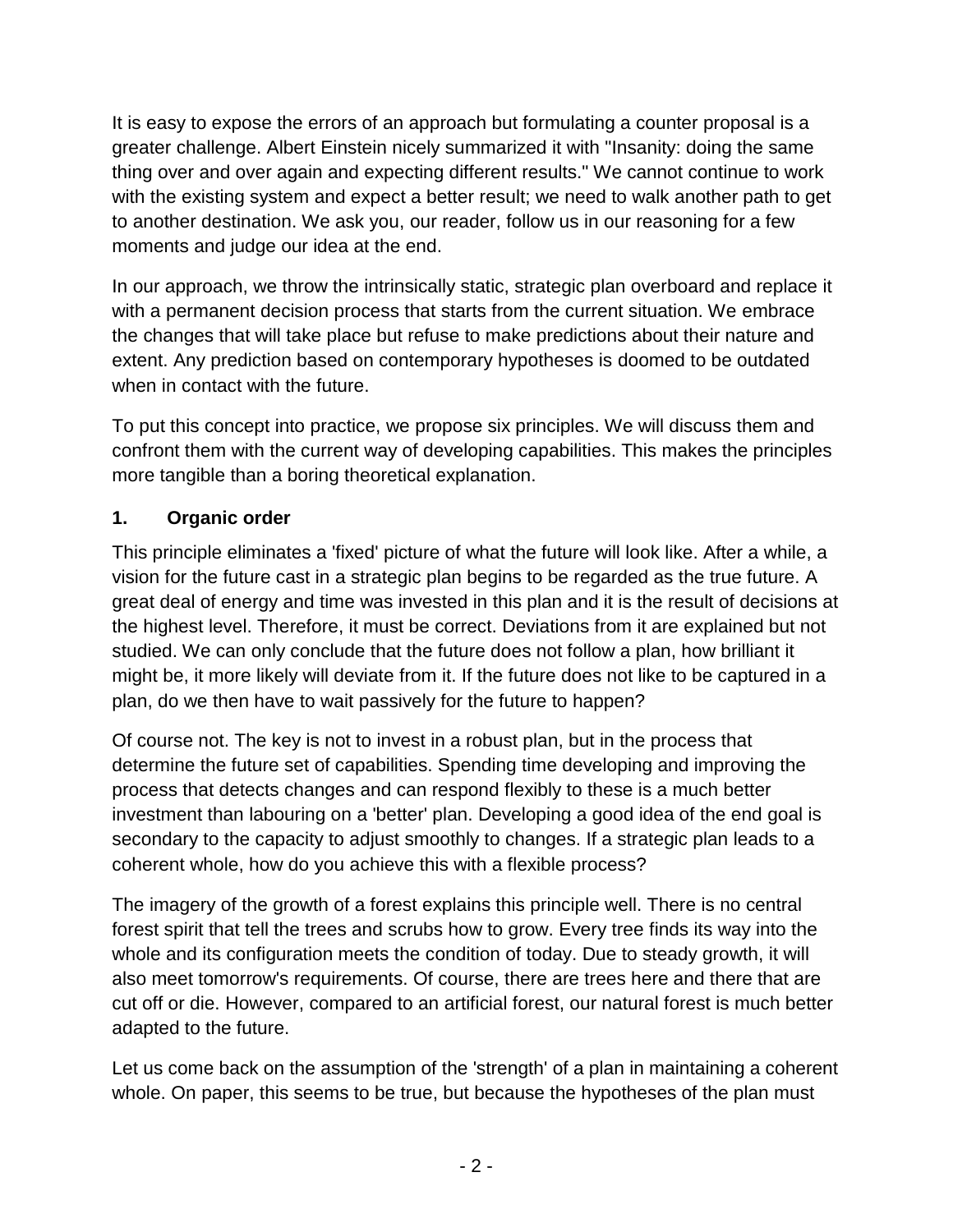be revised after some time, this leads to changes (the truncated trees). The latter causes the coherence to crumble, so that the result is less homogeneous. Do you know a large, coherent organization as a result of the implementation of a strategic plan? We do not.

## **2. Step-by-step growth**

Capacities grow gradually. The development is not a succession of all-encompassing projects, but of a balanced set of initiatives, large and small. The latter are just as important as the former. Large projects that usually involve the acquisition of material for (new) capacities tend to attract more and more resources. The proliferation of programs, budget overruns... combined with the hierarchical power backing up such projects lead to cutting short the necessary support after the acquisition and in the investments in current capacities. The need for smaller projects is increasing, but these are being less and less honoured. Until finally only a new, large project can bring 'salvation', but the means for one are lacking.

How can we put this principle into practice? In a first step, we must determine what a small, medium, or large project means in terms of resources within our organization<sup>3</sup>. After that, the operational and investment budget must be balanced between these groups. Ideally, the same amount of money goes to each group. This means that only a few large, more medium and many small projects are budgeted, so the big ones no longer pose a threat to the smaller projects. Acquisition in balance with maintenance of capacities, innovation in balance with continuous improvement.

## **3. Patterns**

Our planning process is not chaotic. It is structured according certain agreements or patterns. These patterns describe the recurrent core of every solution of a problem in such a way that the core can be applied multiple times without resulting in the same solutions. This pattern is expressed in the form of an instruction. No single pattern stands alone because it is supported by other patterns. The larger patterns in which it is embedded, the patterns of equal size that surround it and the smaller patterns that are part of it. These are good and tested approaches on every level from strategic to the operational and tactical level.

Although a pattern on the lowest level has many similarities with tactical doctrine, the concept of patterns applies to every DOTMLPFI element. After all, a pattern describing the composition of a combat section influences not only the doctrine for that section, but also tits transport means.

 $\overline{a}$ <sup>3</sup> Of course, more than three groups can be used too.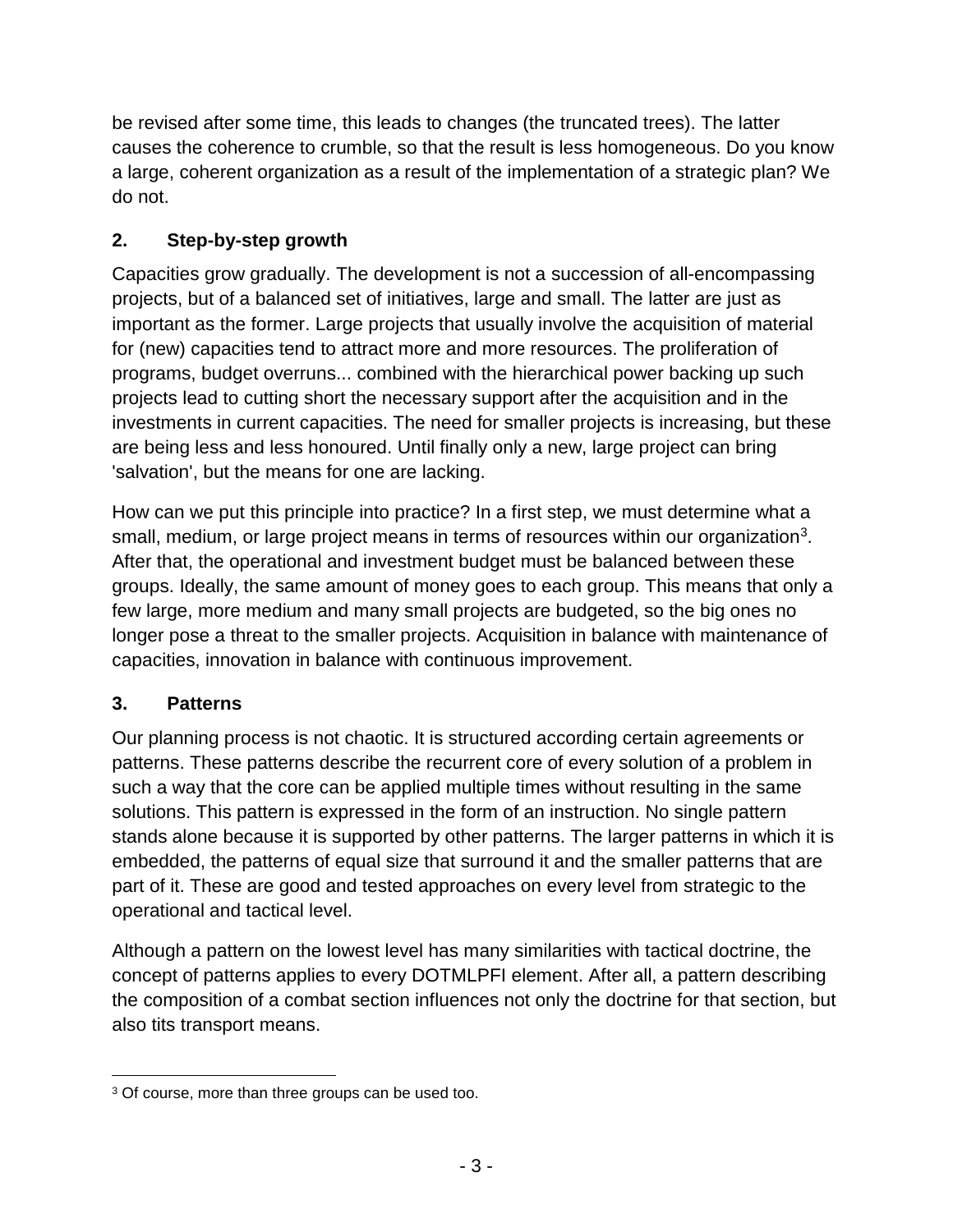Drawing up a manual with recognized patterns is certainly not an easy task. It constitutes bringing together and consolidating the common knowledge that is already present and will be built up in the future. It is probably the biggest challenge in applying this new approach.

## **4. Research**

Research into the existing informs about the improvements under way and exposes the need for new projects. Active failure detection, whether caused by errors, and the constructive reporting of poor conditions is important to be able to learn lessons and to launch the necessary improvements. This critical research should be duly repeated and where deemed necessary. By excellent research, much more important than a great vision, an organization can anticipate in a very flexible way to changing conditions.

Recognized patterns are the touchstone of the research. It is there where the situation deviates from agreed patterns that research is needed leading to possible improvements. However, this must be done with the necessary scepticism in relation to the patterns themselves.

#### **5. Participation**

The basic idea for a renewed planning process is that the soldiers directly affected by the outcome of the process are best placed to steer it and therefore should be directly involved. In addition to guiding the culture change through awareness and training, it must be structurally such that we mobilize the collective knowledge and experience throughout the entire planning process.

A different division of the available budgets has been proposed above. A possible realization of the participation lies in the allocation of the funds to projects. In the category small projects, battalion commanders investigate components of capacities and tests those against the accepted patterns. When they detect deviations, they should be authorized to propose projects to remedy these.

All proposals will be published on an intranet site so that every commander can see and assess them. Every commander is assigned a 'sum/budget' that he/she can spend on projects. The small projects that have collected enough funds can take off. The initiator must use the collected budget to implement the project and share it with the rest of the community.

This system will sponsor small projects that most respond to the capacities and concerns of the commanders. The sponsors will closely follow the project leader, as they have invested in the project and will exploit the result in a useful way.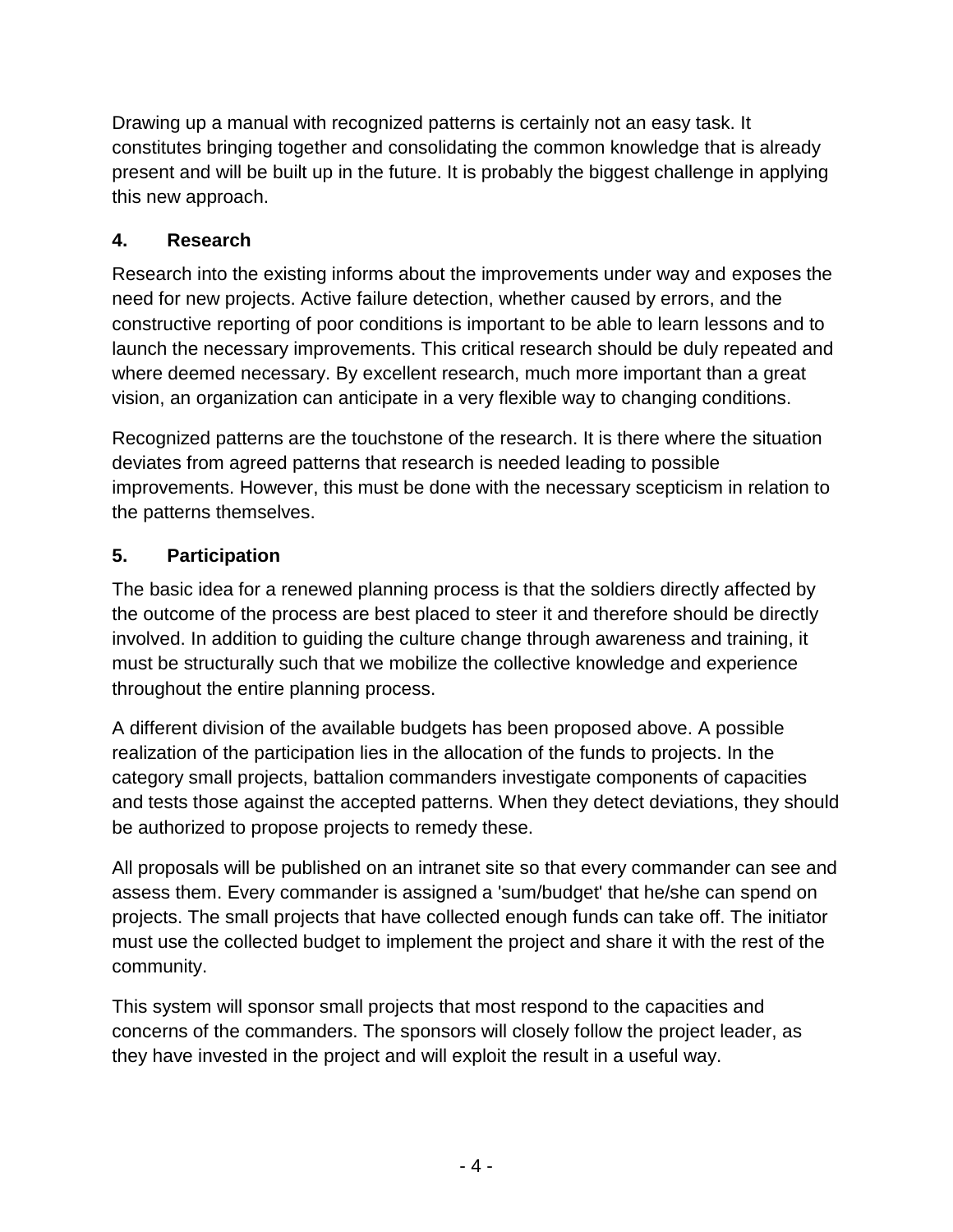Although our view is of a financial nature, this reasoning can also apply to other resources like equipment, person-days, etc.

# **6. Coordination**

"L'union fait la force" (unity equals power) especially in a complex process. Defence organizations need to develop capabilities considering a multitude factors leading to the necessity for a broad spectrum of different projects. This mix of small and large projects as well as the unique planning process must be coordinated. A high-level planning committee can be set up to guide this coordination effort and guard over the application of the principles and the use of patterns. This committee advises the CHOD on the acceptance of certain projects. Members of the committee act as coaches for the various projects so that the implementation of a project does not depend on the experience, or lack of it, of the initiator of lead.

The committee is also responsible for accepting 'dissident projects' that follow the letter but not the spirit of the patterns. The Committee therefore ensures continuous evaluation and for the health of the set of patterns.

## **The Oregon Experiment**<sup>4</sup>

This problem of vision in a complex future is not unique to Defence organizations. With large infrastructure projects, it often happens that, when the last stone is laid and although a team of competent architects drew up the plan, the buildings do not meet the requirements of the users.

The University of Oregon (USA) identified this problem in the early 1970s and wanted to avoid it. It found the answer to the question of how to achieve this in the organic order found in some historic city centres. After all, these centres are the result of centuries of construction by different residents and yet they form harmonious units that meet the needs of the current habitants. Moreover, all that without a central committee that decides on budget and plans.

The builders of Oregon rejected the idea of a central 'master plan' because they were convinced that such a plan would never meet the expectations of the professors and the students once realized. They offered Prof. Christopher Alexander the opportunity to put his ideas about designing and building into practice.

This approach has also been successfully applied outside campus construction. There are examples to be found in an insurance company striking a balance between the

 $\overline{a}$ 4 "The Oregon Experiment" is a book written by Prof. Dr. Alexander and his staff and tells the story of a successful experiment within an infrastructure project of the University of Oregon (USA).